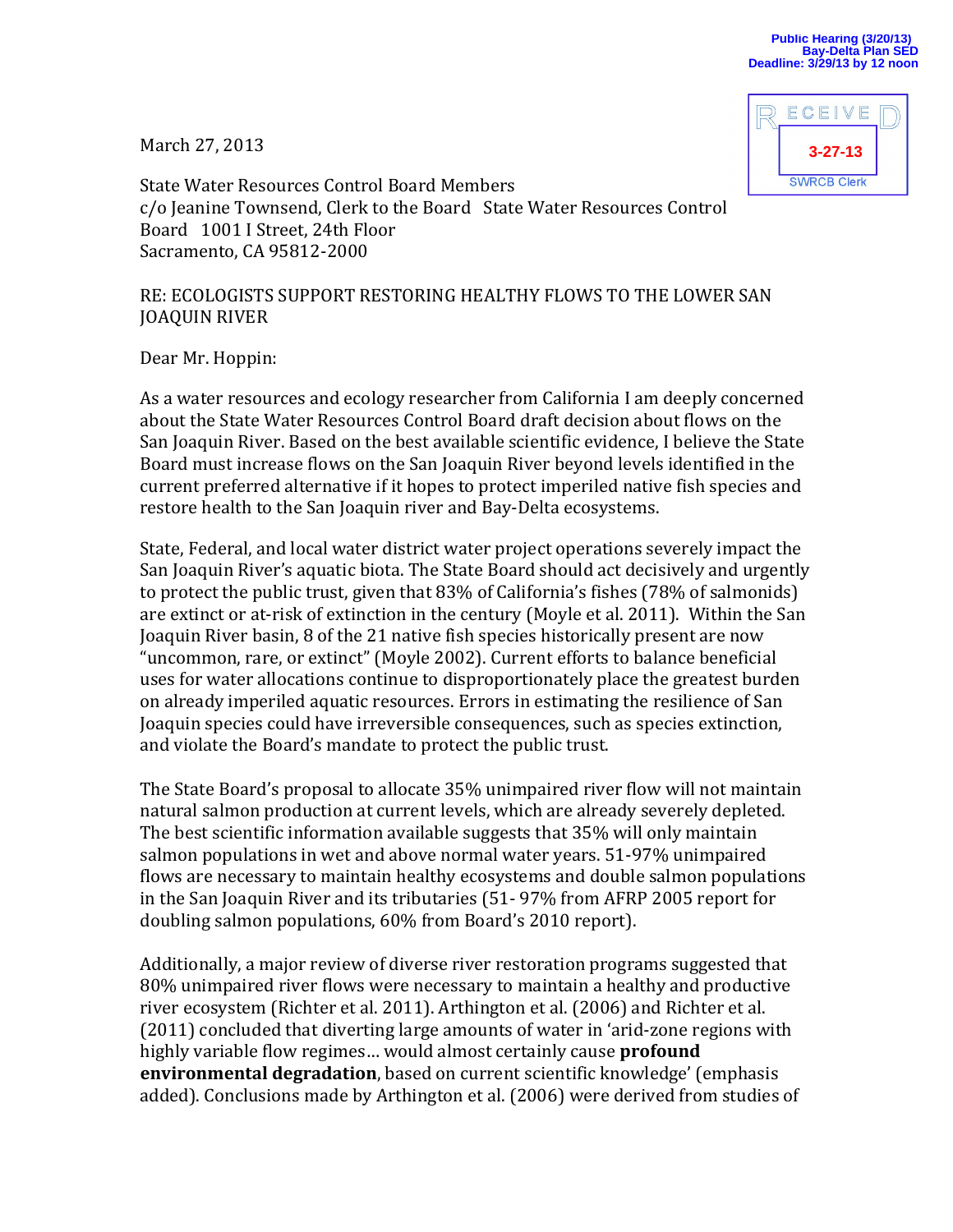river systems throughout the world (such as, Poff et al. 1997, Pusey et al. 2000, Bunn and Arthington 2002, Nilsson and Svedmark 2002, Petr et al. 2004). Richter et al. (2011) conclude that, "Alterations greater than 20% will likely result in moderate to major changes in natural structure and ecosystem functions, with greater risk associated with greater levels of alteration in daily flows." Both scientific reviews assessed the current available science for multiple rivers worldwide. Based on current scientific understanding mentioned above, the Board's 35% unimpaired flow plan is woefully inadequate to maintain a healthy river ecosystem in the San Joaquin River and will likely cause increased degradation.

Although there are many factors contributing to anadromous fish population declines in the San Joaquin River (USFWS 2001), FLOW is the master variable that regulates many of the stressors identified in the AFRP working paper. Increasing flows will have beneficial impacts on many stressors such as temperature, dissolved oxygen, predation, floodplain habitat, redd dewatering, and migration to name a few.

I urge the State Water Resources Control Board to mandate increasing flows to at minimum of 60% unimpaired flows and save this river ecosystem and its fisheries from collapse.

Sincerely,

Sorah Tull

Sarah Null

Assistant Professor, Department of Watershed Sciences Utah State University 5210 Old Main Hill, NR 354 Logan, UT. 84322